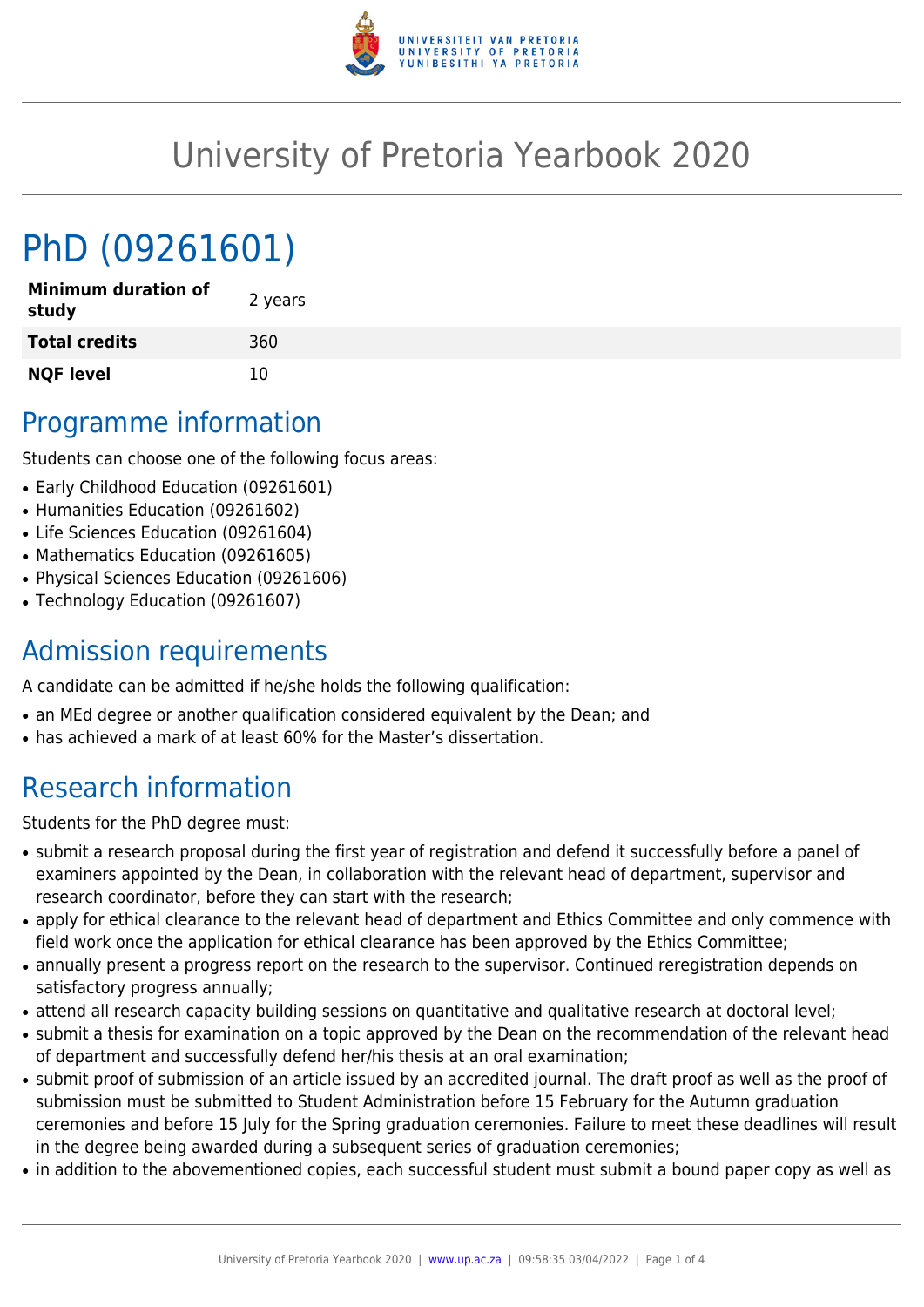

two electronic copies of the approved thesis to the Head: Student Administration in the format specified by the faculty and in accordance with the minimum standards set by the Department of Library Services (specifications are available at: [http://upetd.up.ac.za/authors/publish/standards.htm#specs?,](http://upetd.up.ac.za/authors/publish/standards.htm#specs) before 15 February for the Autumn graduation ceremonies and before 15 July for the Spring graduation ceremonies. Failure to meet these deadlines will result in the degree being awarded during a subsequent series of graduation ceremonies.

Guidelines for the format, submission and defending of the research proposal will be communicated by the relevant head of department .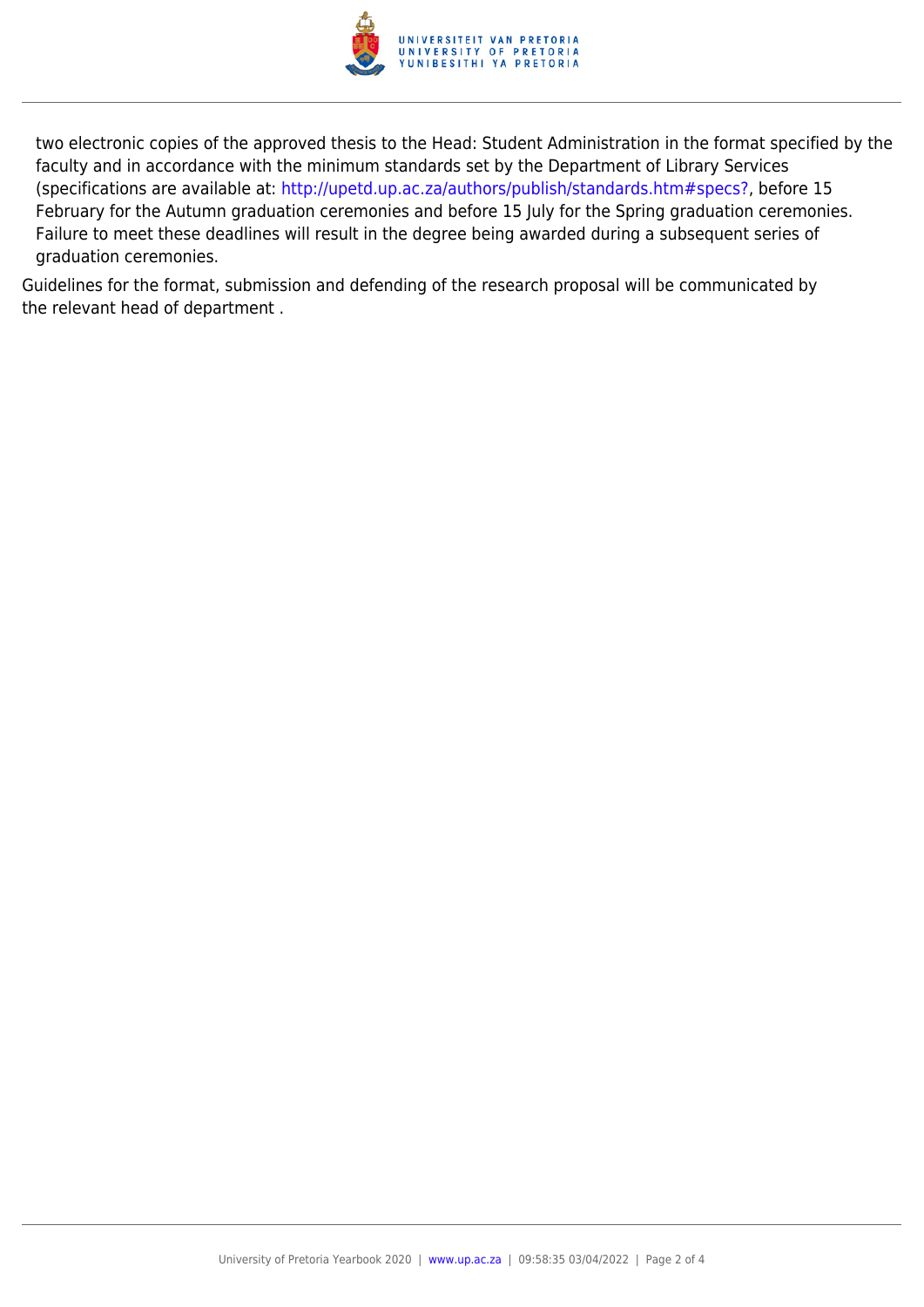

#### Curriculum: Year 1

**Minimum credits: 360**

#### **Core modules**

[Thesis: Early childhood education 990](https://www.up.ac.za/yearbooks/2020/modules/view/ECD 990) (ECD 990) - Credits: 360.00